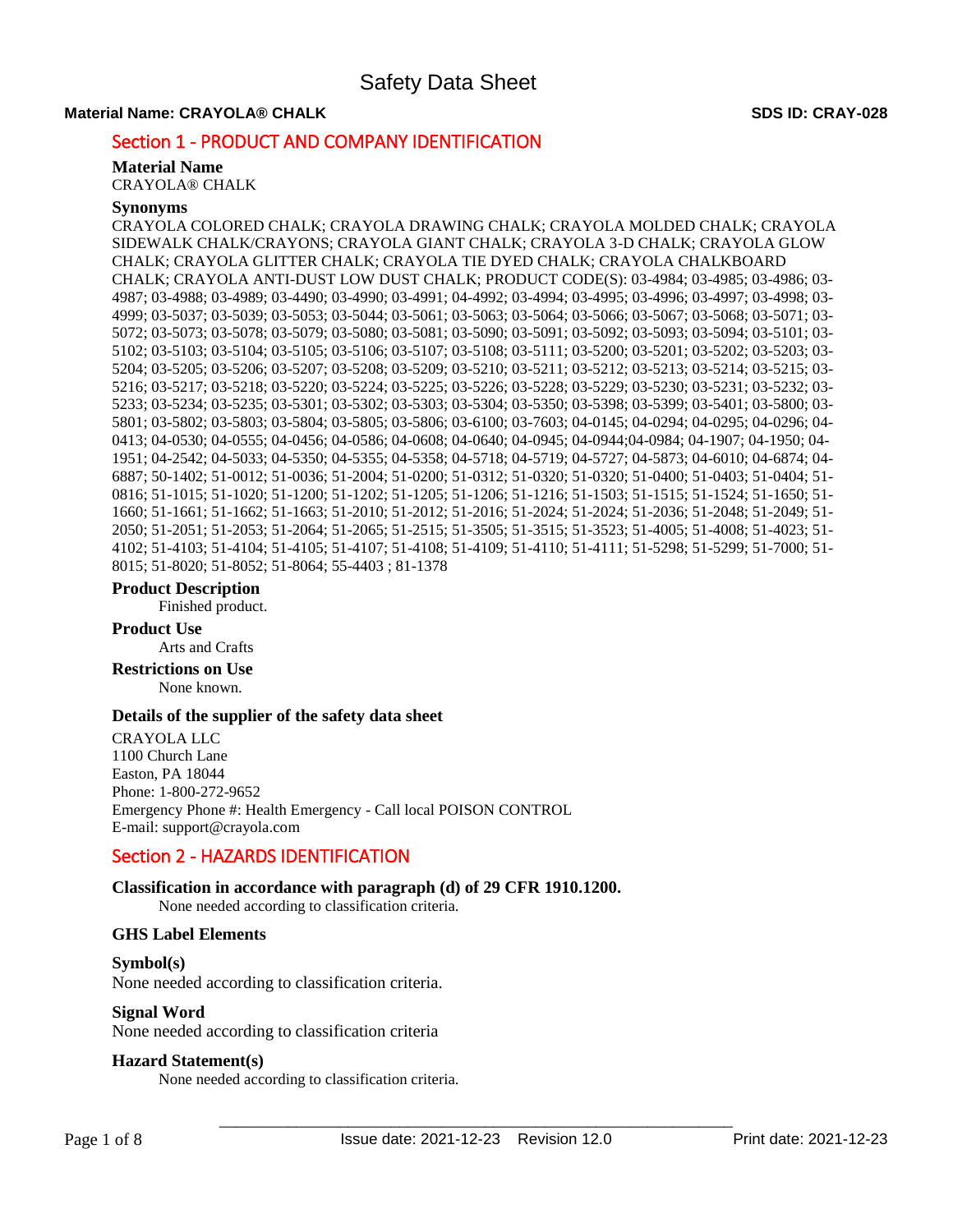# **Material Name: CRAYOLA® CHALK SDS ID: CRAY-028**

### **Precautionary Statement(s)**

### **Prevention**

None needed according to classification criteria.

#### **Response**

None needed according to classification criteria.

### **Storage**

None needed according to classification criteria.

# **Disposal**

Dispose in accordance with all applicable federal, state/regional and local laws and regulations.

# **Other Hazards**

None known.

# Section 3 - COMPOSITION / INFORMATION ON INGREDIENTS

| CAS           | <b>Component Name</b>                                                                                                                                                                                                    | <b>Percent</b> |
|---------------|--------------------------------------------------------------------------------------------------------------------------------------------------------------------------------------------------------------------------|----------------|
| Not available | Product has been certified as nontoxic by the Art $\&$<br>Creative Materials Institute, Inc. and conforms to ASM<br>D 4236 standard practice for labeling art materials for<br>acute and chronic adverse health hazards. | 100            |

# **Component Related Regulatory Information**

The chemical identity and/or percentage of composition is being withheld as a trade secret.

# Section 4 - FIRST AID MEASURES

#### **Inhalation**

It is unlikely that emergency treatment will be required. Remove from exposure. Get medical attention, if needed.

#### **Skin**

It is unlikely that emergency treatment will be required. If adverse effects occur, wash with soap or mild detergent and large amounts of water. Get medical attention, if needed.

#### **Eyes**

It is unlikely that emergency treatment will be required. Flush eyes with plenty of water for at least 15 minutes. If eye irritation persists: Get medical advice/attention.

#### **Ingestion**

Call a poison control center or doctor immediately for treatment advice.

#### **Most Important Symptoms/Effects**

#### **Acute**

No information on significant adverse effects.

### **Delayed**

No information on significant adverse effects.

#### **Indication of any immediate medical attention and special treatment needed**  Treat symptomatically and supportively.

# Section 5 - FIRE FIGHTING MEASURES

# **Extinguishing Media**

# **Suitable Extinguishing Media**

carbon dioxide, regular dry chemical, regular foam, Water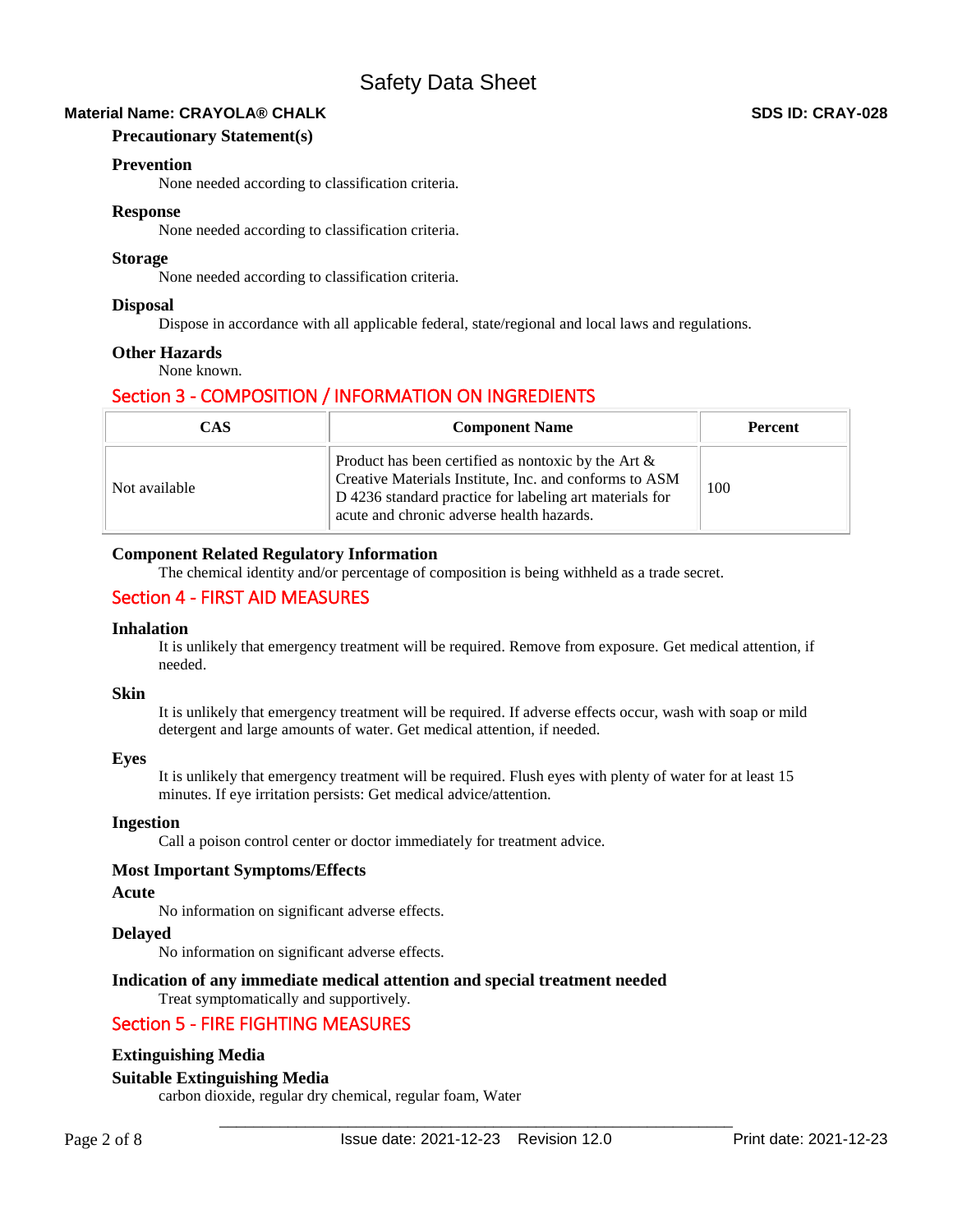# **Material Name: CRAYOLA® CHALK SDS ID: CRAY-028**

### **Unsuitable Extinguishing Media**

None known.

# **Hazardous Combustion Products**

Oxides of carbon

# **Advice for firefighters**

Slight fire hazard.

# **Fire Fighting Measures**

Move container from fire area if it can be done without risk. Use extinguishing agents appropriate for surrounding fire. Avoid inhalation of material or combustion by-products. Stay upwind and keep out of low areas.

# **Special Protective Equipment and Precautions for Firefighters**

Wear protective clothing and equipment suitable for the surrounding fire.

# Section 6 - ACCIDENTAL RELEASE MEASURES

# **Personal Precautions, Protective Equipment and Emergency Procedures**

None.

# **Methods and Materials for Containment and Cleaning Up**

Stop leak if possible without personal risk. Collect spilled material in appropriate container for disposal.

# Section 7 - HANDLING AND STORAGE

# **Precautions for Safe Handling**

Wash thoroughly after handling. Use methods to minimize dust.

# **Conditions for Safe Storage, Including any Incompatibilities**

None needed according to classification criteria. Store and handle in accordance with all current regulations and standards. See original container for storage recommendations. Keep separated from incompatible substances.

# **Incompatible Materials**

oxidizing materials

# Section 8 - EXPOSURE CONTROLS / PERSONAL PROTECTION

# **Component Exposure Limits**

The following constituents are the only constituents of the product which have a PEL, TLV or other recommended exposure limit. At this time, the other constituents have no known exposure limits.

# **ACGIH - Threshold Limit Values - Biological Exposure Indices (BEI)**

There are no biological limit values for any of this product's components.

# **Engineering Controls**

Based on available information, additional ventilation is not required.

# **Individual Protection Measures, such as Personal Protective Equipment**

#### **Eye/face protection**

Eye protection not required under normal conditions.

# **Skin Protection**

Protective clothing is not required under normal conditions.

# **Respiratory Protection**

No respirator is required under normal conditions of use. Under conditions of frequent use or heavy exposure, respiratory protection may be needed.

### **Glove Recommendations**

Protective gloves are not required under normal conditions.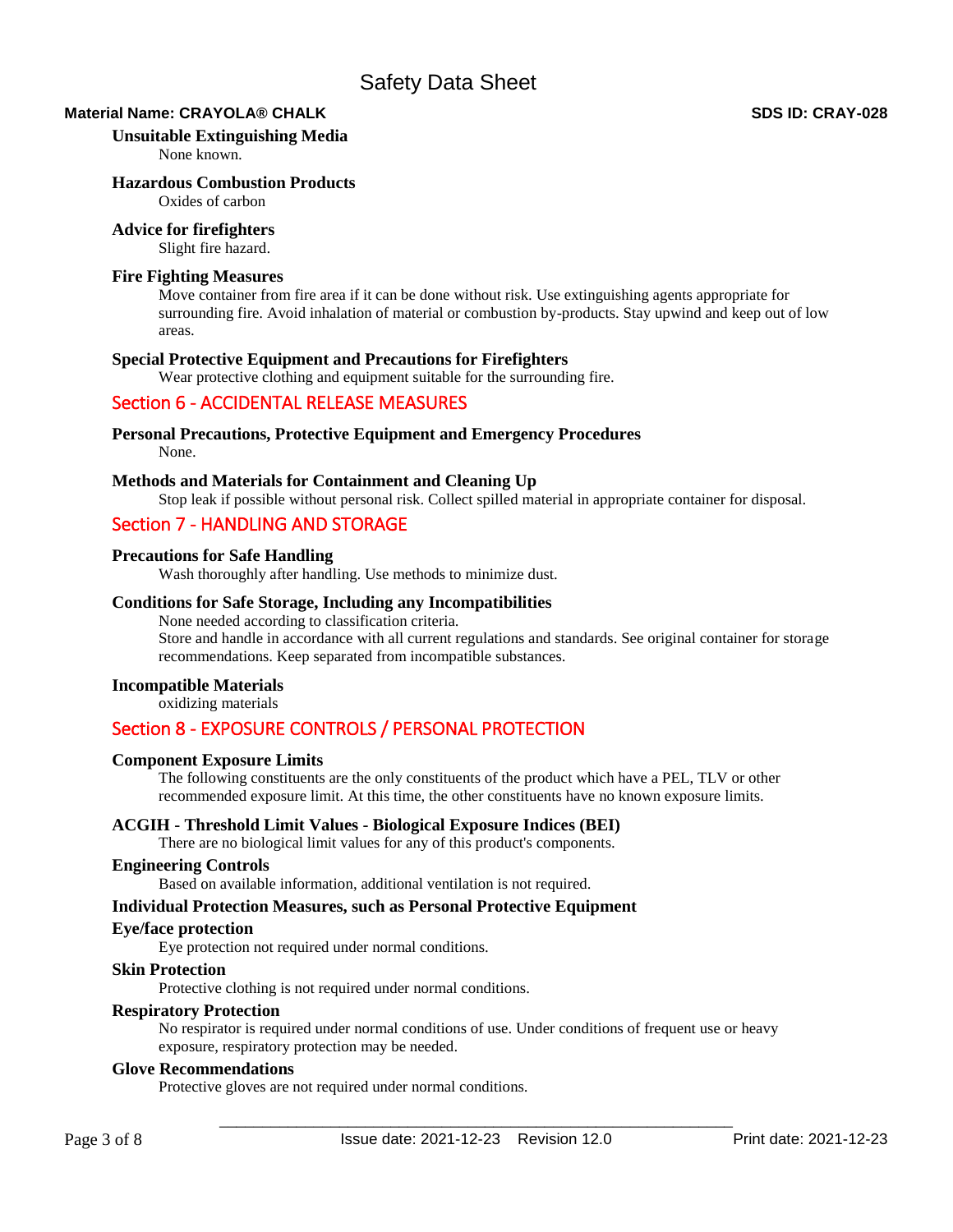# **Material Name: CRAYOLA® CHALK SDS ID: CRAY-028**

# Section 9 - PHYSICAL AND CHEMICAL PROPERTIES

| <b>Appearance</b>                         | various<br>colors            | <b>Physical State</b>                             | solid                   |
|-------------------------------------------|------------------------------|---------------------------------------------------|-------------------------|
| Odor                                      | odorless                     | Color                                             | various<br>colors       |
| <b>Odor Threshold</b>                     | Not available <b>pH</b>      |                                                   | <b>Not</b><br>available |
| <b>Melting Point</b>                      |                              | Not available Boiling Point                       | <b>Not</b><br>available |
| <b>Boiling Point Range</b>                |                              | Not available Freezing point                      | <b>Not</b><br>available |
| <b>Evaporation Rate</b>                   |                              | Not available Flammability (solid, gas)           | <b>Not</b><br>available |
| <b>Autoignition</b><br><b>Temperature</b> | Not available Flash Point    |                                                   | <b>Not</b><br>available |
| <b>Lower Explosive Limit</b>              |                              | Not available Decomposition temperature           | <b>Not</b><br>available |
| <b>Upper Explosive Limit</b>              |                              | Not available Vapor Pressure                      | <b>Not</b><br>available |
| Vapor Density (air=1)                     |                              | Not available Specific Gravity (water=1)          | <b>Not</b><br>available |
| <b>Water Solubility</b>                   | (Insoluble)                  | <b>Partition coefficient: n-</b><br>octanol/water | <b>Not</b><br>available |
| <b>Viscosity</b>                          |                              | Not available Kinematic viscosity                 | <b>Not</b><br>available |
| <b>Solubility (Other)</b>                 | Not available <b>Density</b> |                                                   | <b>Not</b><br>available |
| <b>Physical Form</b>                      | solid                        | <b>Molecular Weight</b>                           | <b>Not</b><br>available |

# Section 10 - STABILITY AND REACTIVITY

#### **Reactivity**

No hazard expected.

# **Chemical Stability**

Stable at normal temperatures and pressure.

# **Possibility of Hazardous Reactions** Will not polymerize.

**Conditions to Avoid** None reported.

# **Incompatible Materials**

oxidizing materials

# **Hazardous decomposition products**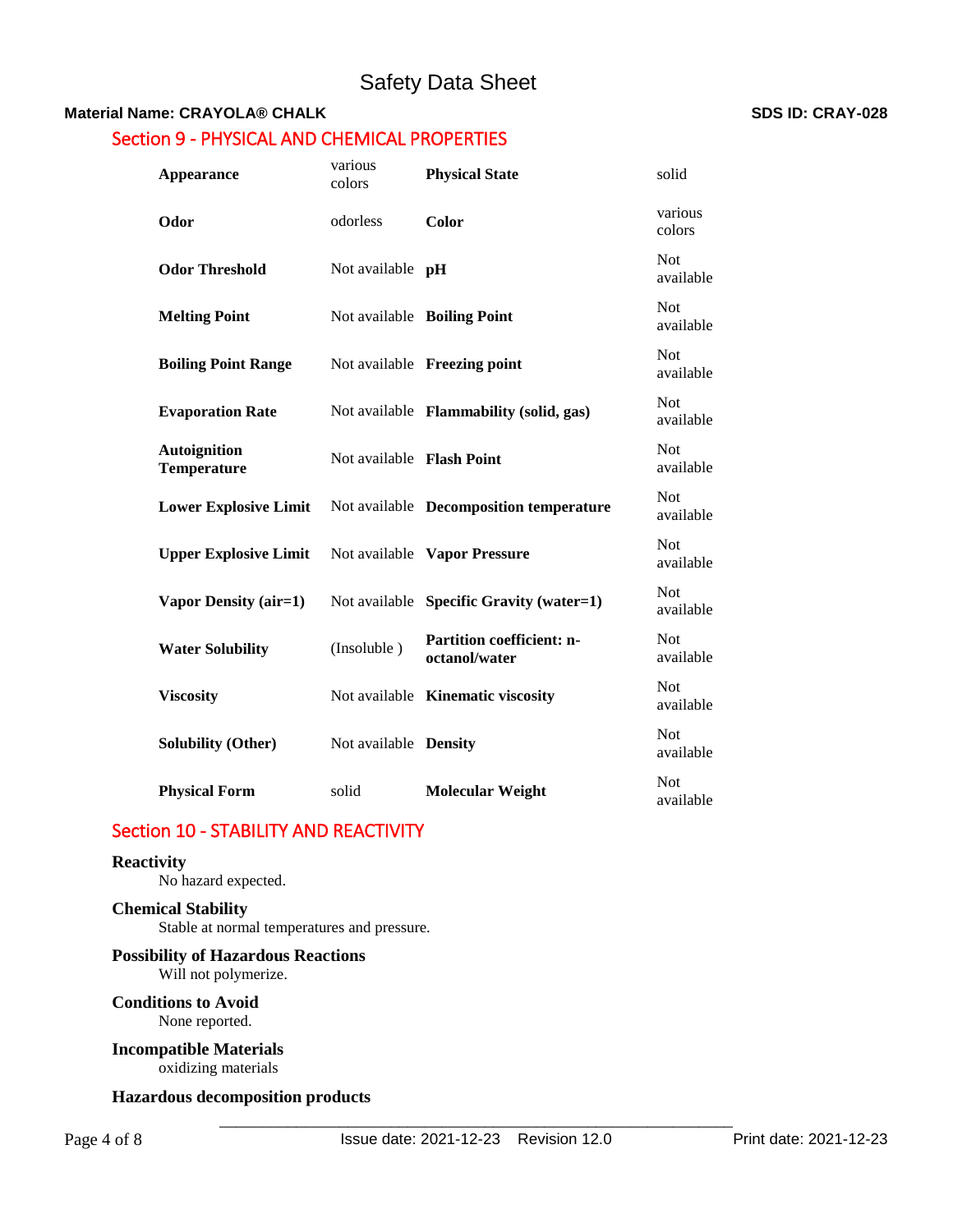# **Material Name: CRAYOLA® CHALK SDS ID: CRAY-028**

Oxides of carbon.

**Thermal decomposition products** 

Oxides of carbon

# Section 11 - TOXICOLOGICAL INFORMATION

# **Information on Likely Routes of Exposure**

#### **Inhalation**

No information on significant adverse effects.

# **Skin Contact**

No information on significant adverse effects.

### **Eye Contact**

No information on significant adverse effects.

#### **Ingestion**

No information on significant adverse effects.

# **Acute and Chronic Toxicity**

### **Component Analysis - LD50/LC50**

The components of this material have been reviewed in various sources and no selected endpoints have been identified.

# **Product Toxicity Data**

#### **Acute Toxicity Estimate**  No data available.

## **Immediate Effects**

No information on significant adverse effects.

# **Delayed Effects**

No information on significant adverse effects.

# **Irritation/Corrosivity Data**

None

# **Respiratory Sensitization**

No information available for the product.

# **Dermal Sensitization**

No information available for the product.

# **Component Carcinogenicity**

None of this product's components are listed by ACGIH, IARC, NTP, DFG or OSHA.

# **Germ Cell Mutagenicity**

No information available for the product.

# **Tumorigenic Data**

No data available

# **Reproductive Toxicity**

No information available for the product.

### **Specific Target Organ Toxicity - Single Exposure**  No target organs identified.

## **Specific Target Organ Toxicity - Repeated Exposure**  No target organs identified.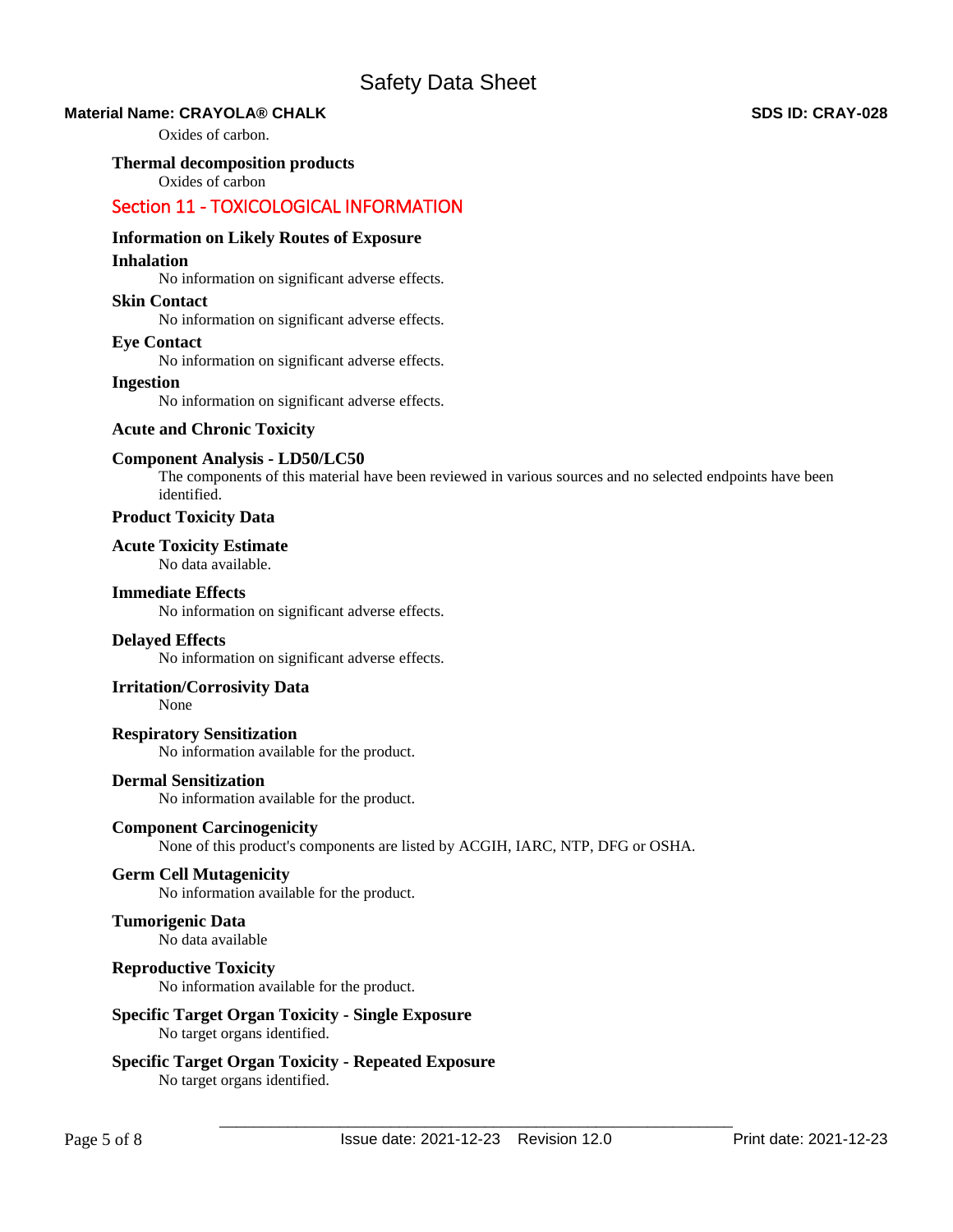# **Material Name: CRAYOLA® CHALK SDS ID: CRAY-028**

#### **Aspiration hazard**

no data available.

# **Medical Conditions Aggravated by Exposure**

No data available.

# Section 12 - ECOLOGICAL INFORMATION

### **Ecotoxicity**

No information available for the product.

#### **Component Analysis - Aquatic Toxicity**

No LOLI ecotoxicity data are available for this product's components.

#### **Persistence and Degradability**

No information available for the product.

### **Bioaccumulative Potential**

No information available for the product.

# **Mobility**

No information available for the product.

# Section 13 - DISPOSAL CONSIDERATIONS

### **Disposal Methods**

Dispose in accordance with all applicable regulations.

#### **Component Waste Numbers**

The U.S. EPA has not published waste numbers for this product's components.

# Section 14 - TRANSPORT INFORMATION

**US DOT Information: UN/NA #:** Not regulated

# **IATA Information:**

**UN#:** Not regulated

# **ICAO Information:**

**UN#:** Not regulated

#### **IMDG Information:**

**UN#:** Not regulated

### **International Bulk Chemical Code**

This material does not contain any chemicals required by the IBC Code to be identified as dangerous chemicals in bulk.

# Section 15 - REGULATORY INFORMATION

### **U.S. Federal Regulations**

None of this product's components are listed under SARA Sections 302/304 (40 CFR 355 Appendix A), SARA Section 313 (40 CFR 372.65), CERCLA (40 CFR 302.4), TSCA 12(b), or require an OSHA process safety plan.

# **SARA Section 311/312 (40 CFR 370 Subparts B and C) reporting categories**

No hazard categories applicable.

#### **U.S. State Regulations**

None of this product's components are listed on the state lists from CA, MA, MN, NJ or PA.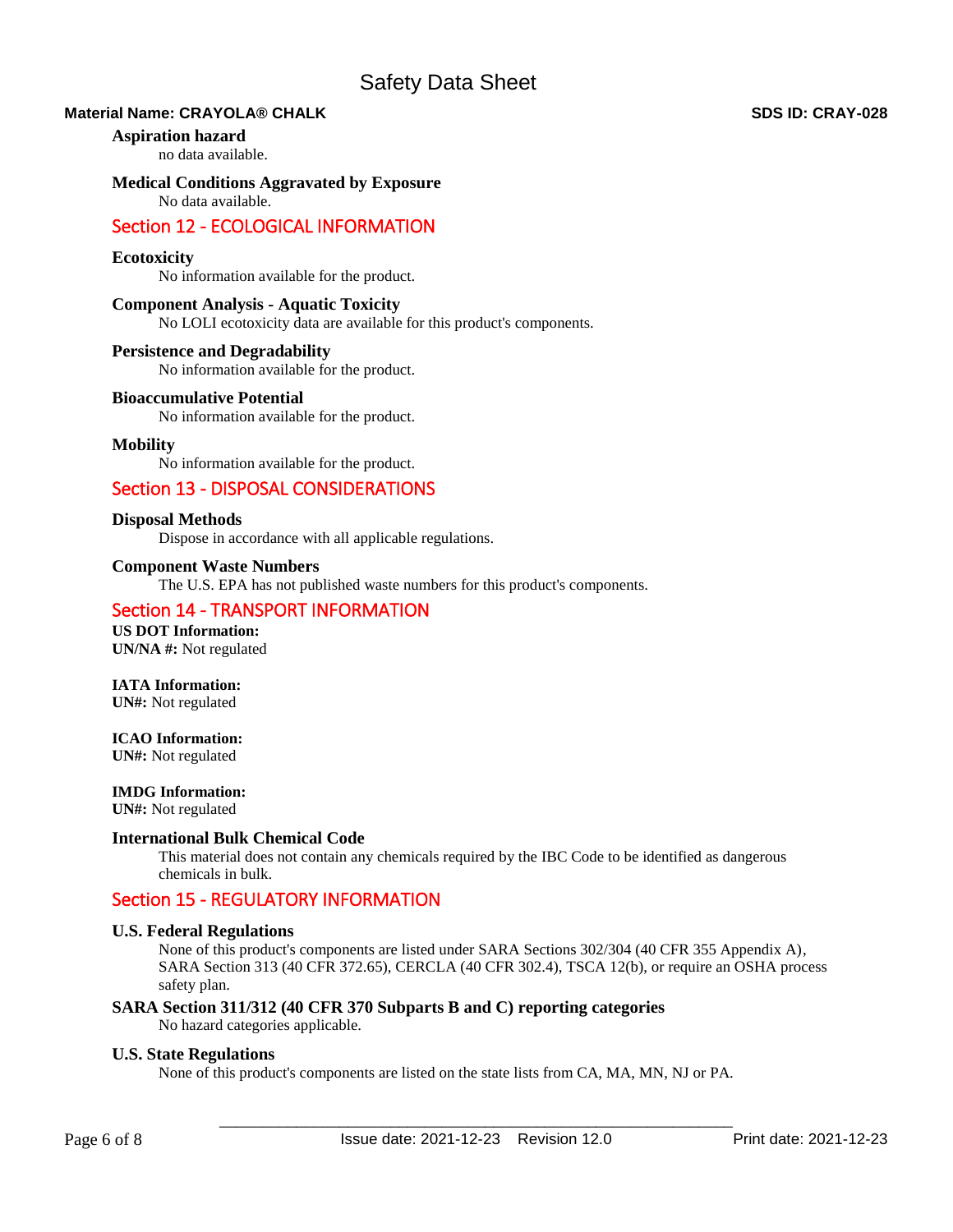# **Material Name: CRAYOLA® CHALK SDS ID: CRAY-028**

#### **California Safe Drinking Water and Toxic Enforcement Act (Proposition 65)**

Not listed under California Proposition 65.

# **Component Analysis - Inventory**

**U.S. Inventory (TSCA)** 

All of the components of this product are listed on the TSCA Inventory.

# Section 16 - OTHER INFORMATION

# **NFPA Ratings**

Health: 1 Fire: 1 Instability: 0 Hazard Scale:  $0 =$  Minimal  $1 =$  Slight  $2 =$  Moderate  $3 =$  Serious  $4 =$  Severe

# **Summary of Changes**

8/18/2020 - Update to Section(s) 15.

#### **Key / Legend**

ACGIH - American Conference of Governmental Industrial Hygienists; ADR - European Road Transport; AU - Australia; BOD - Biochemical Oxygen Demand; C - Celsius; CA - Canada; CA/MA/MN/NJ/PA - California/Massachusetts/Minnesota/New Jersey/Pennsylvania\*; CAS - Chemical Abstracts Service; CERCLA - Comprehensive Environmental Response, Compensation, and Liability Act; CFR - Code of Federal Regulations (US); CLP - Classification, Labelling, and Packaging; CN - China; CPR - Controlled Products Regulations; DFG - Deutsche Forschungsgemeinschaft; DOT - Department of Transportation; DSD - Dangerous Substance Directive; DSL - Domestic Substances List; EC – European Commission; EEC - European Economic Community; EIN - European Inventory of (Existing Commercial Chemical Substances); EINECS - European Inventory of Existing Commercial Chemical Substances; ENCS - Japan Existing and New Chemical Substance Inventory; EPA - Environmental Protection Agency; EU - European Union; F - Fahrenheit; F - Background (for Venezuela Biological Exposure Indices); IARC - International Agency for Research on Cancer; IATA - International Air Transport Association; ICAO - International Civil Aviation Organization; IDL - Ingredient Disclosure List; IDLH - Immediately Dangerous to Life and Health; IMDG - International Maritime Dangerous Goods; ISHL - Japan Industrial Safety and Health Law; IUCLID - International Uniform Chemical Information Database; JP - Japan; Kow - Octanol/water partition coefficient; KR KECI Annex 1 - Korea Existing Chemicals Inventory (KECI) / Korea Existing Chemicals List (KECL); KR KECI Annex 2 - Korea Existing Chemicals Inventory (KECI) / Korea Existing Chemicals List (KECL) , KR - Korea; LD50/LC50 - Lethal Dose/ Lethal Concentration; KR REACH CCA - Korea Registration and Evaluation of Chemical Substances Chemical Control Act; LEL - Lower Explosive Limit; LLV - Level Limit Value; LOLI - List Of LIsts™ - ChemADVISOR's Regulatory Database; MAK - Maximum Concentration Value in the Workplace; MEL - Maximum Exposure Limits; MX – Mexico; Ne-Non-specific; NFPA - National Fire Protection Agency; NIOSH - National Institute for Occupational Safety and Health; NJTSR - New Jersey Trade Secret Registry; Nq - Non-quantitative; NSL – Non-Domestic Substance List (Canada); NTP - National Toxicology Program; NZ - New Zealand; OSHA - Occupational Safety and Health Administration; PEL- Permissible Exposure Limit; PH - Philippines; RCRA - Resource Conservation and Recovery Act; REACH- Registration, Evaluation, Authorisation, and restriction of Chemicals; RID - European Rail Transport; SARA - Superfund Amendments and Reauthorization Act; Sc - Semi-quantitative; STEL - Short-term Exposure Limit; TCCA – Korea Toxic Chemicals Control Act; TDG - Transportation of Dangerous Goods; TH-TECI - Thailand - FDA Existing Chemicals Inventory (TECI); TLV - Threshold Limit Value; TSCA - Toxic Substances Control Act; TW – Taiwan; TWA - Time Weighted Average; UEL - Upper Explosive Limit; UN/NA - United Nations /North American; US - United States; VLE - Exposure Limit Value (Mexico); VN (Draft) - Vietnam (Draft); WHMIS - Workplace Hazardous Materials Information System (Canada).

# **Other Information**

#### **Disclaimer:**

Supplier gives no warranty whatsoever, including the warranties of merchantability or of fitness for a particular purpose. Any product purchased is sold on the assumption the purchaser shall determine the quality and suitability of the product. Supplier expressly disclaims any and all liability for incidental,